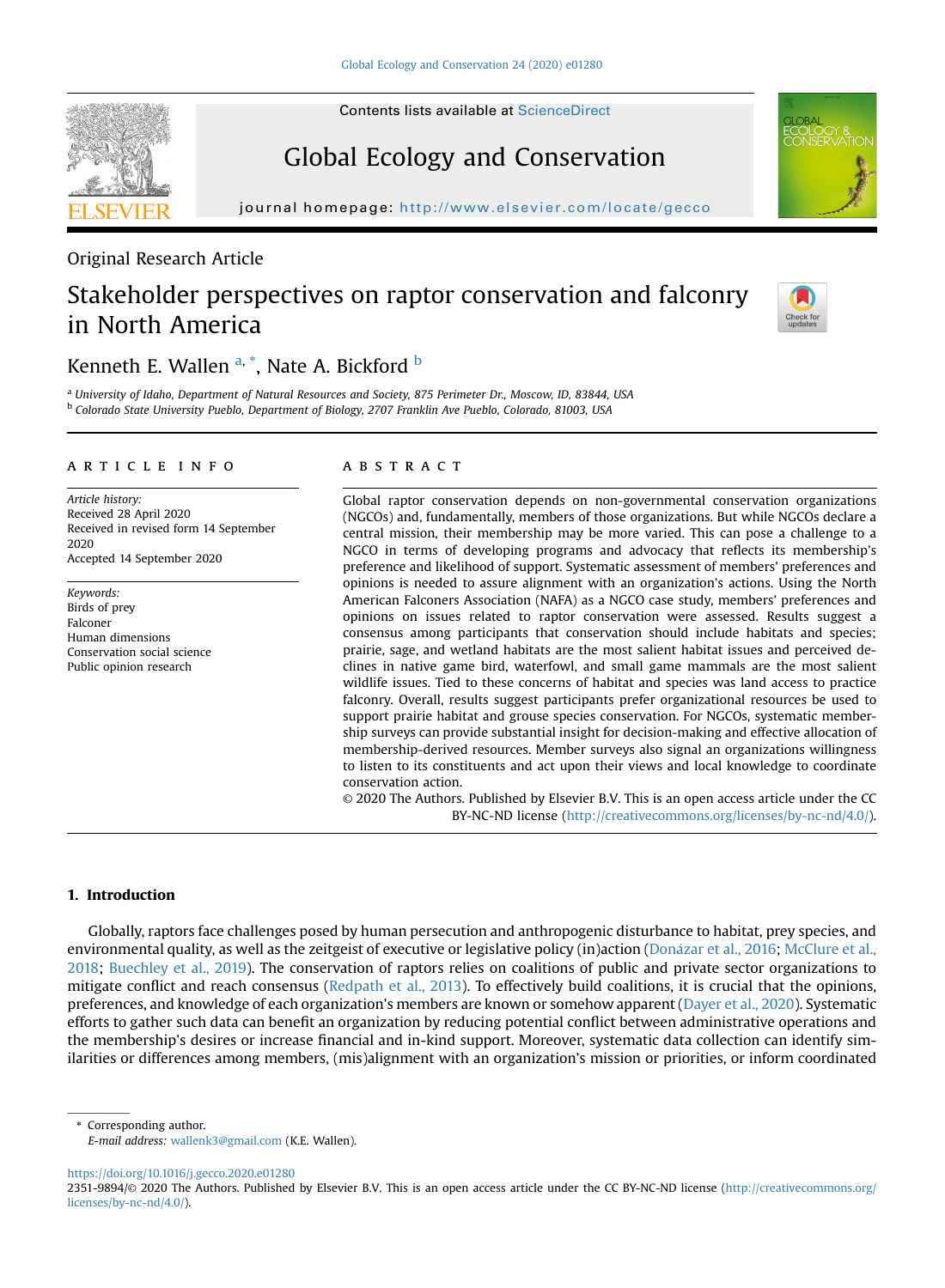actions that contribute to "big tent" coalitions between non-governmental conservation organizations (NGCOs) [\(Wondolleck](#page-7-2) [and Yaffee, 2000](#page-7-2); [Guerrero et al., 2015\)](#page-7-3).

Within the network of bird and raptor NGCOs, falconers and organizations that represent their interests are a stakeholder group whose spectrum of beliefs and policy support are relatively unexplored ([Cooper et al., 2015](#page-6-3); [Wilkins et al., 2019](#page-7-4)). Yet, unlike other NGCO stakeholders, falconers are embedded within a living human heritage that intrinsically builds its practitioners' local ecological knowledge of raptors and their habitat, prey, and environmental conditions ([Fuertes, 1920,](#page-7-5) [UNESCO,](#page-7-6) [2016](#page-7-6)). That distinction situates falconers as an essential component a NGCO's conservation prioritization process. Here, we use the membership of the North American Falconers Association (NAFA) as a case study to explore members' opinions, preferences, and knowledge of species, habitats, and environmental trends to demonstrate how those can inform the conservation prioritization process of a NGCO. We contend simple systematic membership evaluations can aid NGCOs to align their conservation goals and investments with the conservation preferences and priorities of their membership, who, ultimately, provide essential monetary and non-monetary support.

# 1.1. Falconry in North America

Falconry is defined as the taking of wild quarry in its natural state and habitat by means of a trained raptor. The sport's origins are Central Asia, China, and Mesopotamia in the third millennium BC ([McGough, 2019](#page-7-7)). Unique among hunting sports, falconry is recognized as a culture—built and sustained by local ecological knowledge through interactions with varied species and habitats ([UNESCO, 2016\)](#page-7-6). Accordingly, falconers can serve as a "canary" for NGCOs given their propensity to spend substantial time on-the-ground scouting, training, and hunting for various species in various habitats. Moreover, many of the species falconers hunt, as well as raptors themselves, are considered bioindicator species [\(Carew et al., 2013](#page-6-4); Donázar, 2016). These traits situate falconers and representative organizations at a unique nexus of conservation. As such, the local ecological knowledge of falconers, like those who are members of NAFA, can be used to supplement the identification of conservation issues and priorities.

In North America, falconry dates to the early twentieth century [\(Fuertes, 1920](#page-7-5)). Following a period of popularity and formal regulation, NAFA was founded in 1961. During the latter half of the twentieth century, falconry became entwined with the environmental movement as raptor populations declined ([Carson, 1962](#page-6-5); [Cade, 1988](#page-6-6)). Practitioners of the sport of falconry are now present across North America, which is indicative of the range of habitats, prey, and land types falconers have consistent and direct experience with. Falconers are, therefore, presumably exposed to myriad conservation challenges on public and private land, as well as to quarry subject to varied challenges.

# 1.2. Current study

Pursuit of varied quarry within diverse habitats suggests falconers may hold a plurality of preferences for and opinions on the conservation goals and investments they believe a NGCO should support [\(Kenward, 2009](#page-7-8)). Social research methods for biodiversity conservation can be used by NGCOs to understand their members and identify segments and typologies [\(Stem](#page-7-9) [et al., 2005;](#page-7-9) [Sandbrook et al., 2013](#page-7-10)). The objective of the present study—initiated by the NAFA Conservation Committee—is to provide an assessment of membership demographics, conservation views, and opinion on issues relevant to raptor conservation and falconry. That objective is guided by research questions related to quarry species, wildlife habitat, land access, and conservation policy: (a) how do North American falconers define conservation, (b) how do falconers rank general conservation topics and policy issues in terms of importance, (c) how do they perceive trends in prey species, wildlife habitat, and land accessibility, and (d) what differences exist among falconer type and region? This exploratory study contributes an investigation of a unique conservation stakeholder group of historical and cultural importance, globally, and demonstrates an efficient systematic evaluation implemented by a NGCO to assess the composition of their membership in relation to conservation priorities and preferences.

# 2. Methods

# 2.1. Participants and sampling

The target population were members of NAFA ( $N = 2713$ ). Membership requires a valid email address; as such, the population and sample frame are synonymous for this cross-sectional study. Email invitations were sent on December 12, 2018 that included a link to a Qualtrics-hosted questionnaire. After accounting for undeliverable emails and opt-outs, 2587 eligible participants received invitations. Following a modified tailored design protocol, participants were contacted up to four times, approximately one-week apart, until they completed or opted-out of the survey [\(Dillman et al., 2014\)](#page-6-7). The University of Nebraska at Kearney Institutional Review Board approved all procedures and materials (#052918-2). Data analysis was conducted with SPSS Statistics for Windows, version 23 ([IBM Corp, 2015\)](#page-6-8).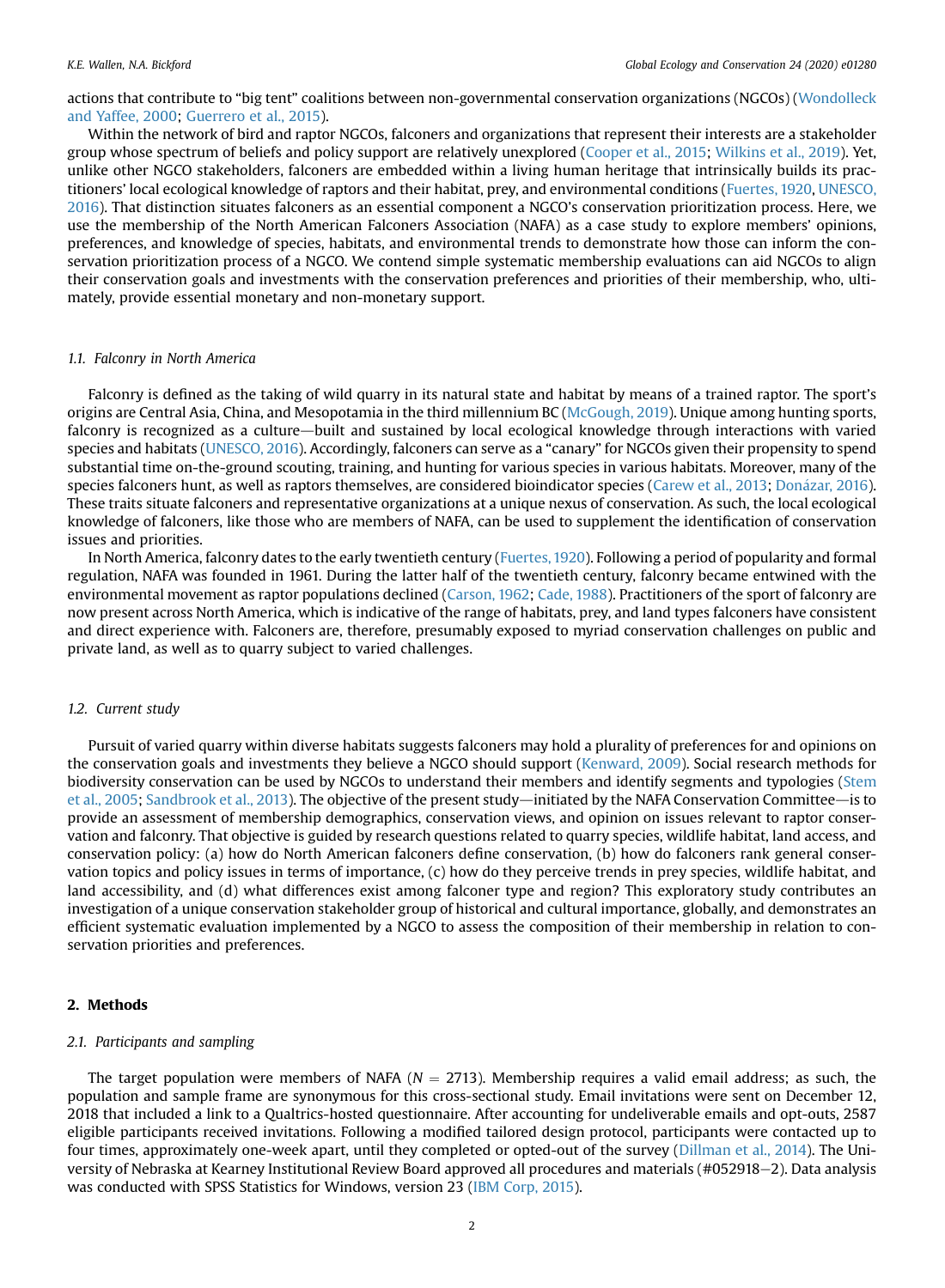## 2.2. Materials and measures

Participants' preferences and opinions were measured across contemporary falconry and raptor conservation topics related to species, habitat, and land management/access, and policy. To understand how NAFA members define conservation, participants were asked two binary questions (yes/no): "conservation is managing species" and "conservation is managing habitat". Next, participants were asked to choose their primary and secondary conservation concern—habitat, raptor, or prey species—via two questions, "what is your most important concern in conservation practice" and "what is the second most important concern in conservation practice".

The first section of the questionnaire focused on wildlife species. Participants rated the importance of general wildlife species in relation to how they perceived their population status on a unipolar scale, 1 (not important, populations stable) $-10$ (extremely important, populations declining): raptors, small game mammals, nonnative game birds, native birds, waterfowl, and other. Participants then rated their belief that three general prey groups—grouse, ducks, and rabbits—are in decline on a bipolar scale of 1 (definitely true) $-5$  (definitely false). Next, on a scale of 1 (populations stable) $-10$  (populations declining), participants rated the populations of specific prey species: cottontail rabbits, black-tailed jackrabbits, white-tailed jackrabbits, squirrel, duck (small), duck (large), sage grouse, sharp-tailed grouse, lesser prairie chicken, greater prairie chicken, dove, chukar, Hungarian partridge, pheasant, quail.

The next section focused on habitat and land management. Participants rated the importance of specific habitats in relation to how they perceived their presence on the landscape,  $1$  (not important, habitat well-represented) $-10$  (extremely important, habitat declining): short grass prairie, tall grass prairie, deciduous forests, temperate conifer forests, boreal forests, wetlands, sagebrush/shrub steppe, desert/mesic shrub, private agricultural lands, and other. Participants then rated their belief that four general habitat types—prairies, wetlands, small ponds, and forests—are in decline, 1 (definitely true)-5 (definitely false). To assess perceptions of land access, participants ranked general access on a 3-point rating scale (great, good, poor). Participants then rated access to the previously measured specific habitat types, 1 (habitat present but not accessible)-10 (habitat present and completely accessible). Next, participants rated their belief that access to sage, desert, private agriculture lands are in decline,  $1$  (definitely true) $-5$  (definitely false).

In the next section, participants rated their perception of the prioritization conservation policy issues receive at the federal and state/provincial level, 1 (appropriately prioritized)–10 (critically under-prioritized). Federal-level items were: conservation of raptor species of concern, Greater Sage Grouse, Lesser Prairie Chicken, waterfowl; management of mineral and/or energy development, contaminants, climate change, invasive species, poaching and/or illegal trade in wildlife; funding for state conservation in the Farm Bill. State- and provincial-level items were: conservation of state-listed/species of concern raptor species, small mammal game species, upland bird species, key raptor prey species; management of mineral and/or energy development, residential development, contaminants, poaching and/or illegal trade in wildlife, climate change, invasive species; funding for state agency, conservation in the Farm Bill; private land access, and state land access.

Falconer type was measured as longwinger, austringer, or both (a longwinger flies falcons; austringers fly hawks/buzzards). Geographical information was measured by regional chapter membership and state/province/territory. Regional chapter membership was measured as follows: Northeast (CT, ME, MA, NH, NJ, NY, PA, RI, VT), Southeast (AL, DE, DC, FL, GA, KY, LA, MD, MS, NC, SC, PR, TN, VA, WV), Great Lakes (IL, IN, MI, OH, WI), Central (AR, IA, KS, MN, MO, NE, ND, SD, OK, TX, Mexico), Mountain (AZ, CO, ID, MT, NM, UT, WY), South Pacific (CA, HI, NV), North Pacific (AK, OR, WA), and Canada. Participants then indicated their specific state, province, or territory. Two demographic measures were collected as categorical variables: age (19–24, 25–33, 34–42, 43–49, 50–54, 55–62,  $>63$ ) and gender (female, male, other).

# 3. Results

A total of 443 partial-completes or full-completes were returned for an effective response rate of 17.1% ([AAPOR, 2016](#page-6-9)). Participants were primarily male  $(84.4\%)$ , aged  $55+(65.9\%)$ , and based in the United States  $(88.7\%)$ . An additional regional bias was observed towards states in mountain (23.0%), central (18.2%), and southeast (16.6%) regions [\(Table 1](#page-3-0)). Participants were primarily austringers (40.4%) or both (38.4%). The pattern of self-identified austringer or both followed in most regions but reversed in the mountain region ([Table 2\)](#page-3-1).

The majority of participants indicate conservation is the management of both habitat and species (90.1%); few define it as the management of habitat only (8.8%). Many participants indicate their primary conservation concern is habitat (82.3%) followed by prey species (9.2%) and raptors (8.5%); their secondary was prey species (63.2%), raptors (21.3%), and habitat (15.6%).

Participants indicated, based on mean ratings, that native game birds  $(8.63 \pm 1.74)$  were the most important wildlife conservation issue, followed by waterfowl (7.65  $\pm$  2.24), small game mammals (7.10  $\pm$  2.54), raptors (6.65  $\pm$  2.70), and nonnative game birds (4.94  $\pm$  2.88). Statistically significant differences among importance ratings were observed, based on Kendall's coefficient of concordance ( $W = 0.35$ ,  $\chi^2_4 = 604.15$ ,  $P < .001$ ). Post-hoc comparisons (Dunn's test) observed statistically significant differences between all species except raptors and small game mammals ( $\chi^2 = -2.71$ , P = .67). Comparisons across austringer and longwinger falconer type revealed no differences between species, except raptors ( $t_{235} = 3.26$ ,  $P < .001,95\%$  CI = 0.47–1.92) ([Table 3](#page-3-2)). In terms of regions, significant differences between raptor ( $\chi^2$ <sub>7</sub> = 25.25, *P* < .001), small game ( $\chi^2$ <sub>7</sub> = 21.19, *P* = .003), and waterfowl ( $\chi^2$ <sub>7</sub> = 19.07, *P* = .00 Kruskal-Wallis test procedures.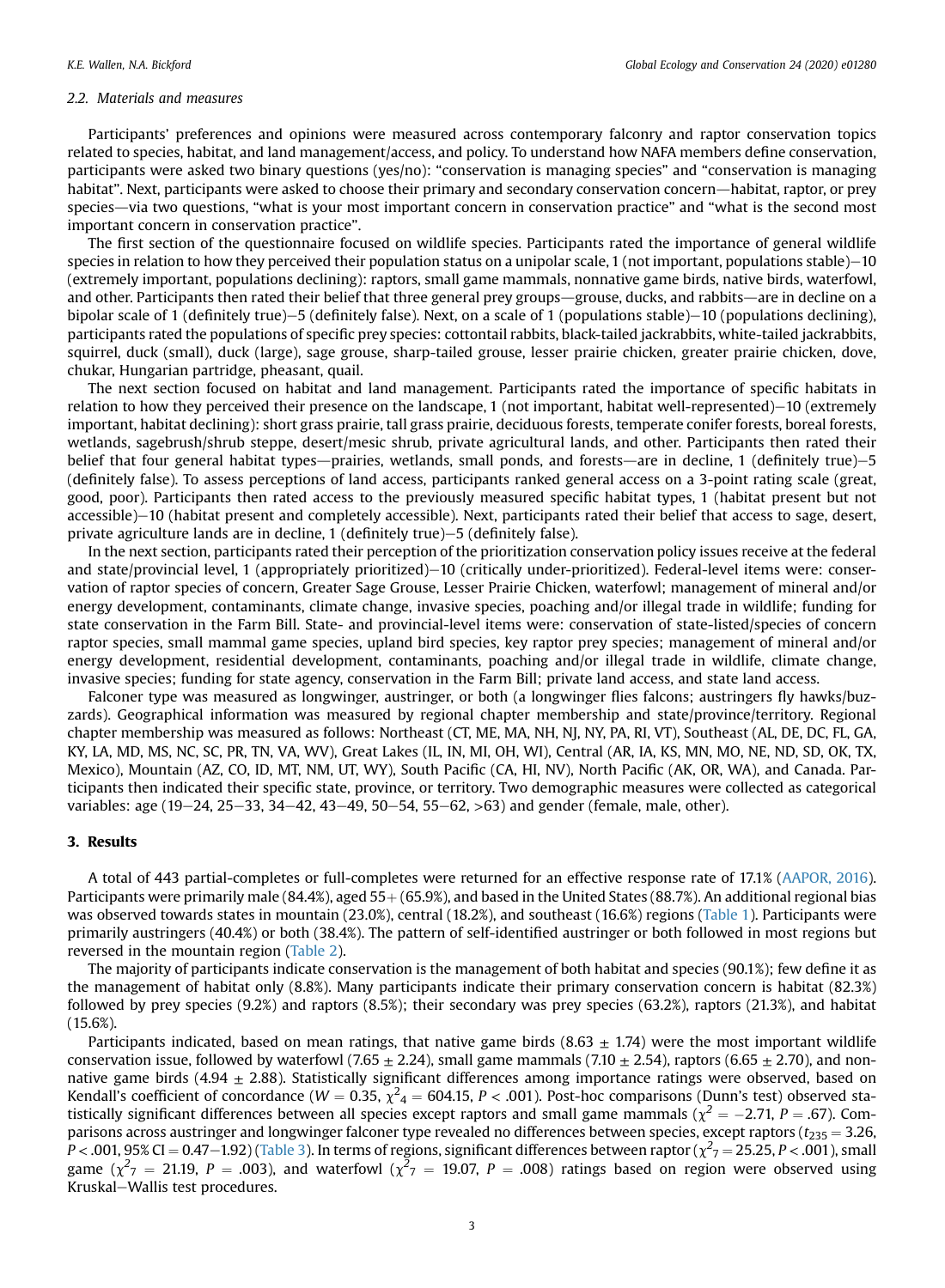#### <span id="page-3-0"></span>Table 1

Distribution of age, gender, region, state, and falconer type in the winter 2018 NAFA membership survey sample.

| Response variable         | Response category   | Count | Percentage |
|---------------------------|---------------------|-------|------------|
| Age ( $n = 437$ )         | $19 - 24$           | 5     | 1.1        |
|                           | $25 - 33$           | 34    | 7.8        |
|                           | $34 - 42$           | 41    | 9.4        |
|                           | $43 - 49$           | 38    | 8.7        |
|                           | $50 - 54$           | 31    | 7.1        |
|                           | $55 - 62$           | 120   | 27.5       |
|                           | $63+$               | 168   | 38.4       |
| Gender ( $n = 437$ )      | Male                | 369   | 84.4       |
|                           | Female              | 66    | 15.1       |
|                           | Other               | 2     | $.5\,$     |
| Falconer type $(n = 391)$ | Austringer          | 158   | 40.4       |
|                           | Longwinger          | 83    | 21.2       |
|                           | Both                | 150   | 38.4       |
| Region ( $n = 439$ )      | Mountain (US)       | 101   | 23.0       |
|                           | Central (US/Mexico) | 80    | 18.2       |
|                           | Southeast (US)      | 73    | 16.6       |
|                           | Great Lakes (US)    | 50    | 11.4       |
|                           | Northeast (US)      | 46    | 10.5       |
|                           | S. Pacific (US)     | 36    | 8.2        |
|                           | N. Pacific (US)     | 34    | 7.7        |
|                           | Canada              | 19    | 4.3        |

#### <span id="page-3-1"></span>Table 2

Geographic distribution of falconer type by NAFA region ( $n = 391$ ).

| Region        | Austringer | Longwinger | Both |
|---------------|------------|------------|------|
| Northeast     | 20         |            | 16   |
| Southeast     | 36         |            | 18   |
| Great Lakes   | 31         |            |      |
| Central       | 29         | 11         | 33   |
| Mountain      | 17         | 36         | 41   |
| South Pacific | 11         | 6          | 16   |
| North Pacific | 10         |            | 14   |
| Canada        |            |            |      |

### <span id="page-3-2"></span>Table 3

Mean rating of most important wildlife conservation issue by falconer type ( $n = 391$ ).

| Species <sup>a</sup>  | Both | Austringer | Longwinger       |
|-----------------------|------|------------|------------------|
| Native game birds     | 8.7  | 8.5        | 9.0              |
| Waterfowl             | 7.6  | 7.8        | 7.8              |
| Others                | 7.1  | 6.9        | 6.8              |
| Small game mammals    | 6.9  | 7.6        | 6.6              |
| Raptors               | 6.6  | $7.2^b$    | 6.0 <sup>b</sup> |
| Non-native game birds | 4.8  | 5.1        | 4.9              |

<sup>a</sup> Rating scale is 1 not important  $-10$  extremely important.

 $<sup>b</sup>$  Statistically significant difference at the P < .001 level.</sup>

In terms of general prey groups, results indicate that participants believe grouse (1.57  $\pm$  0.71), rabbit (0.19  $\pm$  1.05), and duck  $(2.55 \pm 0.99)$  populations are in decline, with pairwise mean comparison indicating statistically significant differences among each pair. In terms of specific prey species, based on mean ratings, participants perceived sage  $(8.37 \pm 1.88)$  and sharp-tailed grouse (7.94  $\pm$  2.03) and the greater (8.29  $\pm$  2.04) and lesser prairie chicken (8.41  $\pm$  2.06) populations declining more steeply as compared to other game bird, rabbits/hares, and rodent prey species (range  $= 7.14-3.86$ ). No significant differences were observed between region or falconer type.

Related to habitat, mean response ratings indicate that tallgrass prairie (8.45  $\pm$  1.89), shortgrass prairie (8.33  $\pm$  1.90), wetland (8.24  $\pm$  2.03), and sagebrush (8.07  $\pm$  2.17) are the most important habitat issues to participants. Statistically significant differences among ratings of importance were observed, based on Kendall's coefficient of concordance ( $W = 0.22$ ,  $\chi^2$ <sub>8</sub> = 664.05, *P* < .001). Regional differences were observed in terms of the importance of wetland ( $\chi^2$ <sub>7</sub> = 15.90, *P* = .026), sagebrush ( $\chi^2$ 7 = 15.77, P = .027), desert shrublands ( $\chi^2$ 7 = 20.23, P = .005), deciduous forests ( $\chi^2$ 7 = 32.16, P < .001), temperate forests ( $\chi^2$ 7 = 23.47, P < .001), and private agricultural habitats ( $\chi^2$ habitats are in decline indicate that prairies (1.37  $\pm$  0.64) are believed to be experiencing the most decline, followed by wetlands (1.60  $\pm$  0.82), small ponds (1.88  $\pm$  0.97), and forests (1.95  $\pm$  0.98) [\(Table 4](#page-4-0)).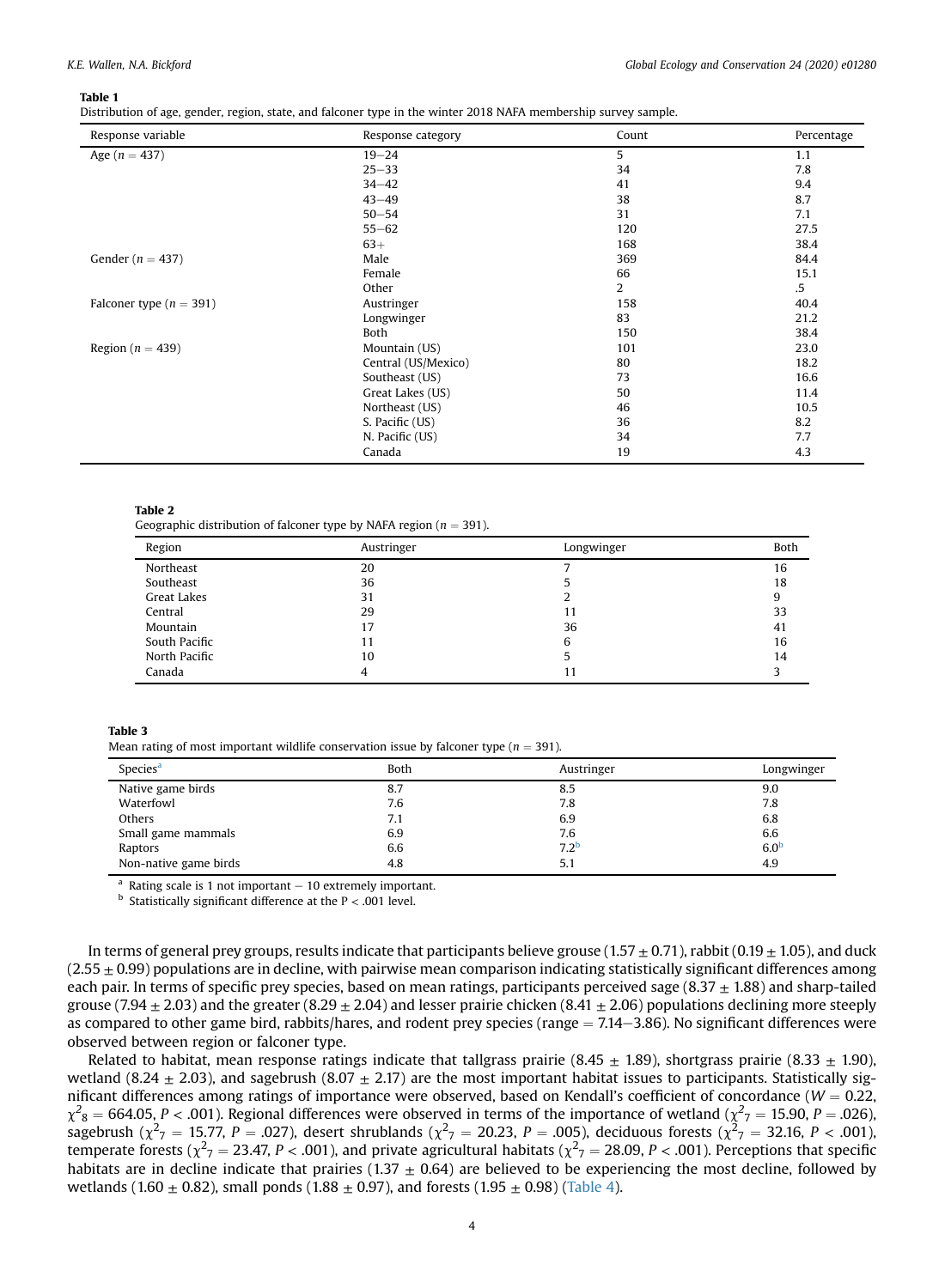#### <span id="page-4-0"></span>Table 4

| Region <sup>a</sup> | <b>Prairies</b> <sup>b</sup> | Forests <sup>c</sup> | Wetlands | Desert <sup>a</sup> | Agriculture |
|---------------------|------------------------------|----------------------|----------|---------------------|-------------|
| Northeast           | 8.3(2.0)                     | 7.4(2.2)             | 8.0(2.3) | 7.5(2.3)            | 7.0(2.7)    |
| Southeast           | 8.4(1.8)                     | 7.9(1.8)             | 8.6(1.7) | 7.9(2.1)            | 7.0(3.0)    |
| Great Lakes         | 8.1(1.6)                     | 6.4(2.1)             | 7.5(2.4) | 6.8(2.3)            | 5.4(2.9)    |
| Central             | 8.5(1.7)                     | 6.6(2.5)             | 8.1(2.3) | 7.5(2.2)            | 5.0(3.0)    |
| Mountain            | 8.6(1.7)                     | 7.0(2.2)             | 8.5(1.8) | 8.2(1.9)            | 5.5(3.0)    |
| South Pacific       | 8.2(1.9)                     | 7.5(2.4)             | 8.9(1.9) | 8.0(2.3)            | 6.3(2.9)    |
| North Pacific       | 8.4(1.8)                     | 6.4(2.2)             | 8.1(1.9) | 7.9(1.8)            | 5.3(2.9)    |
| Canada              | 8.2(2.2)                     | 5.9(2.8)             | 7.8(1.7) | 6.3(2.7)            | 4.7(3.7)    |

Mean rating and standard deviation of wildlife habitat importance by regional NAFA chapter. Wetland and agriculture are single indicators, all other categories are composite scores derived from multiple specific items aggregated to the general habitat type  $(n - 417)$ .

<sup>a</sup> Rating scale is 1 not important  $-10$  extremely important.

**b** Composite of short grass prairie and tall grass prairie items.

<sup>c</sup> Composite of deciduous forest, temperate conifer forest, and boreal forest items.

<sup>d</sup> Composite of sagebrush/shrub-steppe (high desert) and desert/mesic shrub (low desert) items.

Perceptions of access to hunting lands were rated by many participants as "good" (51.3%), few as "great" (11.7%), and over one-third rating as "poor" (36.8%). Prairie habitat access (2.07  $\pm$  0.64) was perceived to be in the most decline, followed by sagebrush (2.22  $\pm$  1.02), agricultural lands (2.45  $\pm$  1.03), and upland desert landscapes (2.35  $\pm$  1.20). Responses indicate that tallgrass prairie (3.83  $\pm$  2.62), boreal forest (4.23  $\pm$  2.87), shortgrass prairie (4.27  $\pm$  2.67), and desert shrubland (4.29  $\pm$  3.11) are considered the least accessible habitat. Statistically significant differences among ratings of accessibility were observed (W = 0.06,  $\chi^2_{10}$  = 189.07, P < .001). Post-hoc comparison by region followed a trend of the habitat's general presence in the region.

Participants ranked all conservation policy issues at the federal level above the mid-point on the 10-point response scale  $(x = 6.53)$ . The highest ranked issues were management of contaminants (7.30  $\pm$  2.78), conservation of sage grouse  $(7.10 \pm 2.77)$ , climate change (7.03  $\pm$  3.22), conservation of lesser prairie chicken (6.98  $\pm$  2.80), and management of invasive species (6.91  $\pm$  2.78). At the state/provincial level, participants also ranked all issues above the mid-point (x = 6.21). The highest ranked issues at the state/provincial level were housing development (7.13  $\pm$  2.92), management of contaminants  $(6.87 \pm 2.86)$ , private land access  $(6.78 \pm 2.76)$ , funding of state agencies responsible for wildlife management  $(6.62 \pm 2.75)$ , and climate change (6.45  $\pm$  3.18). No statistically significant regional or falconer type differences were observed.

# 4. Discussion

To understand a membership-based NGCO, this research used NAFA as a case study to assess members' views on conservation issues relevant to raptor conservation and falconry—wildlife habitat, quarry species, land access, and conservation policy. Results indicate NAFA members believe conservation encompasses both habitat and species but are most concerned about habitat conservation, first and foremost. In relation to both importance and prioritization of habitat, the prominence of prairies, sagebrush, and wetlands are concomitant with the interaction between regional geography and prey species. As a hunting sport, quarry—and by association habitat—is of utmost importance as it is the core of the relationship and experience falconers seek with a wild raptor. That is also reflected in a primary concern for native bird, waterfowl, and small mammal conservation rather than raptors. Results also reveal notable differences among falconer types and geographic regions, which provides insight for a membership-based NGCO with continental-wide operations.

Overall, members appear to recognize the important connection between habitat and prey. This is a critical finding as a preference for prey species would necessitate informing members about the innate role habitat plays in sustaining wildlife. Instead, the NGCO can directly engage with their membership to develop habitat conservation and management initiatives, knowing members understand the benefit wildlife (prey species) will receive as a result [\(Jenkins, 2003](#page-7-11)). Interestingly, prey conservation is of greater concern to study participants than raptor conservation. One could assume NAFA members prefer raptor-focused conservation but instead prefer to conserve raptors via the indirect route of habitat- and prey-focused conservation. For example, grouse, rabbits/hares, and waterfowl species are of greater concern than raptors, due to these species' importance as a quarry and the nature of falconry as a hunting sport. In some sense, a prey focus broadens an organization's conservation perspective as it does not exclude raptors but allows raptor conservation to be viewed with a different lens; one that includes and prioritizes habitat as well as primary and secondary consumers.

Members seem to be aware of the unprecedented loss of prairie, sage, and wetland habitat in North America. Prairie landscapes that intersperse the continent are the least protected biome worldwide, which has resulted in the large-scale loss and desertification of habitats and the species that rely on them ([White et al., 2000;](#page-7-12) [Hoekstra et al., 2004](#page-7-13); [Pennisi, 2019](#page-7-14); [Rosenberg et al., 2019](#page-7-15)). The Great Plains have experienced extensive grassland conversion to agriculture and temperate grasslands have suffered greater species "loss" than any other North American biome [\(Forrest et al., 2004;](#page-7-16) [Laliberte and](#page-7-17) [Ripple, 2004](#page-7-17); [Drummond and Auch, 2016](#page-7-18)). Interestingly, no regional difference was observed in terms of the belief that prairie habitat is in decline, whereas other habitats did show reginal differences; that is, prairie habitat was consistently a high concern among all participants. This suggests the importance of prairie habitat to members but also that, perhaps, the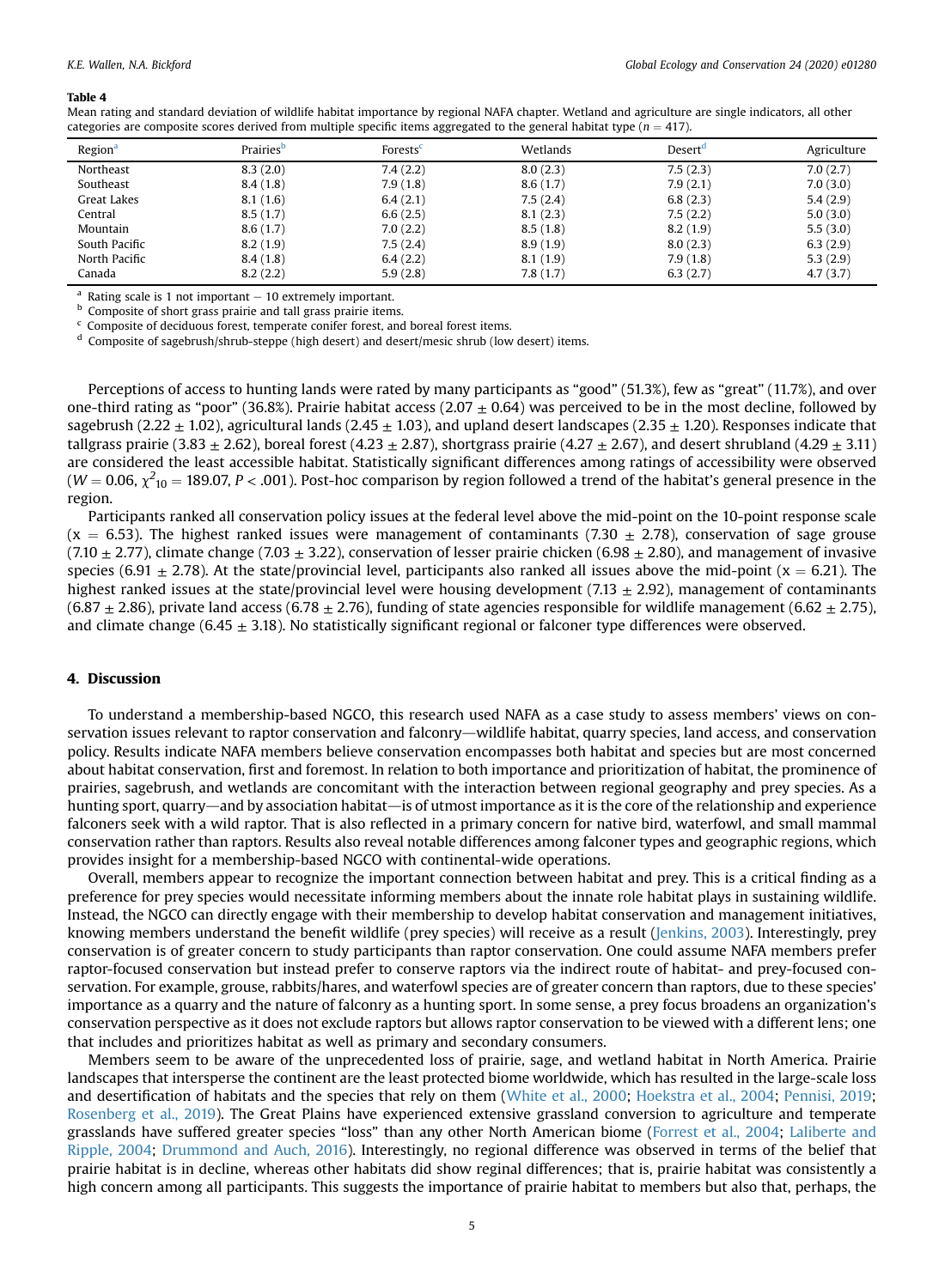NAFA membership is well-informed about prairie loss. This concern could also be a construct of most participating members residing in NAFA regions that have considerable prairie or remnant habitat, i.e. the Great Lakes, Central, and Mountain regions. In either case, it is potentially indicative of an overarching conservation concern among members that can direct the organization's conservation outreach and programmatic development [\(Adams et al., 1997\)](#page-6-10).

Tied intrinsically to concerns of habitat loss is access to that habitat for falconry, i.e., hunting. While results suggest many NAFA members feel they have "good" access, over one-third indicated "poor" access. These results mirror trends in actual and perceived access observed among the general hunting population in the United States ([Responsive Management and National](#page-7-19) [Shooting Sports Foundation, 2010](#page-7-19)). One caveat to our interpretation of these results is the potential that participants conflated perceptions of declining access with perceptions of habitat loss. If there are interdependencies between actual and perceived access and habitat loss, there may be a need to prioritize access alongside habitat conservation for falconers. That is, the tractability of issues like habitat conservation or preservation among a specialized interest group is often tied to "what's in it for me" compromises wherein access is the hook that garners support and/or participation ([Lindstad, 2018](#page-7-20)).

In terms of concern for habitat, it is sensible for an organization like NAFA to assume regional distinctions among its members exist. For instance, one could presume habitat conservation preferences for forests in the Northeast or Southeast, agriculture landscapes in the Great Lakes and Central regions, or upland deserts and sagebrush in the Pacific regions and Mexico. However, our results did not detect a discernible or statistically significant pattern of habitat concern by region. Focused, coordinated, regional-specific efforts may not be logistically feasible for a NGCO like NAFA, which is volunteer-based and operates on a negligible budget. In the case of wetlands, while immensely important from an ecological perspective, within the context of falconry they are limited both in terms of the quarry they provide, the falconry species capable of hunting available quarry, and accessibility. As such, the identification of prairie habitat as a consensus concern is an exemplar of the benefit provided by assessment of an NGCO's membership. With that consensus concern identified, the organization can begin to develop strategic conservation programming, partnerships, and investment plans.

In terms of sociodemographics, while participants were skewed towards males over the age of 55, this audience segment represents the largest block of NAFA membership and the United States' general hunter population ([Fish and Wildlife Service](#page-7-21) [and Census Bureau, 2016\)](#page-7-21). Though younger male and female demographics exist within falconry, generally, those audiences are likely either not targeted for recruitment or not effectively engaged when they are, resulting in the skewed age structure. However, it should be noted that regulations, financial costs, and time commitments associated with entering falconry disproportionality act as barriers to younger populations [\(Schroeder et al., 2012;](#page-7-22) [Hinrichs, 2019](#page-7-23)).

Conflict or disagreement between falconer types is inevitable as each necessitates a practice focused on specific raptors, quarry, and habitat. Yet, the only observed difference between the two practices, austringer and longwinger, was the importance of raptor conservation. This may be a result of the historic and current protection status each groups' preferred falconry species. Longwingers, who rated raptor conservation as less important, fly falcons, primarily a peregrine in North America, but also the gyrfalcon (Falco rusticolus) or prairie falcon (Falco mexicanus). The peregrine, in particular, was previously listed as federally endangered, and though delisted, is well-protected at the state and international level. Conversely, austringers may not view their preferred falconry species as having had or having the same protections afforded to longwings. For example, the red-tailed hawk (Buteo jamaicensis) or goshawk (Accipiter gentilis), common across North America and within falconry, have been historically persecuted and receive limited protection [\(Bildstein, 2008](#page-6-11)). These divergent histories and protection statuses offer a plausible explanation, but further investigation is warranted.

### 4.1. Implications for conservation coalitions

A broad coalition is an imperative to conservation success [\(Beier et al., 2017\)](#page-6-12). Based on these exploratory results, a multitude of perspectives exist within NAFA such that its conservation orientation cannot be singular—it must be adaptive and responsive to its diverse membership. The implication is that NAFA must support a big tent conservation mindset that encourages a plurality of views, and their expression by its members. This conclusion may also have relevance to or be valid for other NGCOs. While heterogeneity can have its drawbacks for a small NGCO with a specialized membership profile, that heterogeneity should be viewed as an opportunity to synergize its initiatives via partnerships. Given observed preferences for prairie habitat and grouse species, the organization could, for example, partner with the Sage Grouse Foundation, regional Nature Conservancy initiatives, or local Audubon chapters. Concerns for native game bird species, waterfowl, and small game suggest partners like Ducks Unlimited, Delta Waterfowl, Quails Forever, the Rough Grouse Society, or other hunting conservation organizations would be supported by the membership. Given regional distinctions, partnerships beyond the consensus prairie focus may be geographically specific. These could include, for example, regional partnerships between a local NAFA chapter and Ducks Unlimited where waterfowl are a more prominent quarry, Nature Conservancy and Cattlemen's Association in upland rangelands, or timber corporations or family forest owners in forest-dominant regions. While central governance is necessary, semi-independent regional initiatives and partnerships may facilitate effective coalitions among various and differentially oriented conservation organizations [\(Hine, 1997](#page-7-24)).

# 4.2. Limitations and future research

As established quantitative survey research methods were used, limitations should be considered in terms of coverage, sampling, response, and measurement [\(de Leeuw et al., 2008\)](#page-6-13). Error associated with response and measurement are most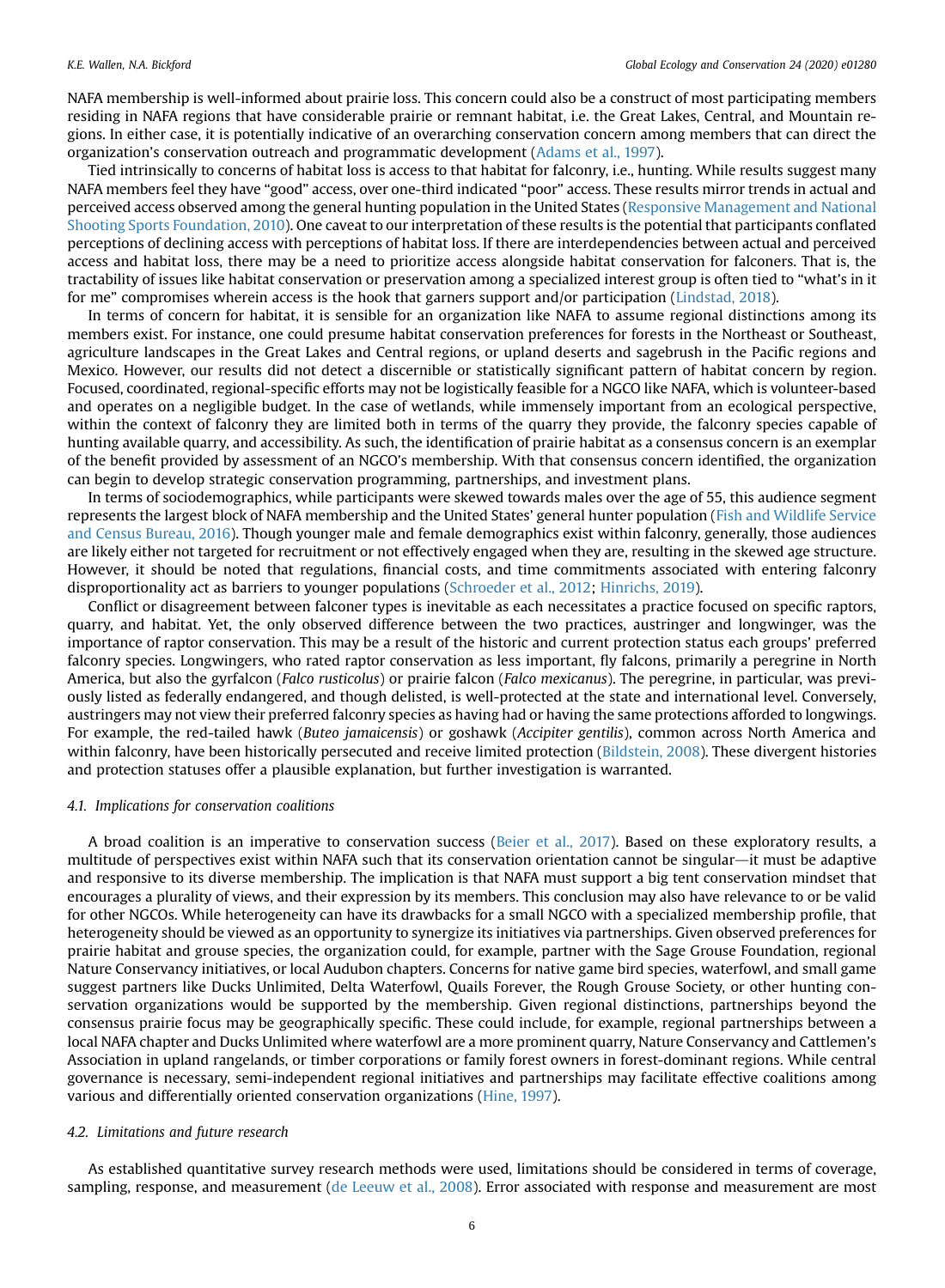salient. First, the relatively low response rate without a non-response procedure limits understanding of systematic differences between participants and non-participants. Constraints on research logistics specific to time and staff made a nonresponse effort infeasible. However, given the sociodemographic homogeneity of NAFA members it may be assumed that difference associated with contact and response mode are limited ([Couper, 2017](#page-6-14)). Measurement error associated with questionnaire design or question wording is also worth noting. For example, the survey instrument did not distinguish between wild and trained raptors; doing so may have revealed a higher rate of concern for wild raptors as issues of persecution, poisoning, and habitat loss persist [\(McClure et al., 2018\)](#page-7-0). Other limitations with measurement may be associated with variation in response scales, i.e., using both  $1-10$  and  $1-5$ , and their polarity, i.e., using both uni- and bipolar scales. Finally, the presented research is atheoretical, and future research would benefit from a systematic application of theory to connect this work to phenomena observed in other contexts, particularly to understand member segments and typologies ([Martin,](#page-7-25) [2020\)](#page-7-25).

# 4.3. Conclusion

Any NGCO that endeavors to support conservation on behalf of its members must acquire relevant information about its membership's conservation preferences and understand their views of conservation itself. Our results suggest simple systematic investigations can reveal important areas of consensus and disagreement among dues-paying members. In terms of actionable results, the members survey suggests NAFA can focus conservation effort on prairie habitat as it integrates members' habitat and prey species concerns. Tied to habitat and prey is an identified need for NAFA to support and help members (a) secure access to hunting lands and (b) focus on grouse, waterfowl, and small mammal species conservation. Moreover, given the dearth of conservation efforts directed at rabbits/hares, NAFA may consider their position and take a lead role in the development of conservation initiatives. Collectively, the results of this NGCO members survey identified internal prospects and potential avenues to establish synergistic conservation initiatives, given the broad array of members' concerns, under a big tent of bird conservation.

### Declaration of competing interest

The authors declare that they have no known competing financial interests or personal relationships that could have appeared to influence the work reported in this paper.

# Acknowledgements

We thank members of the North American Falconers Association for their participation and the NAFA for facilitating the research project. We also thank the journal's editorial staff and the anonymous reviewers for their constructive comments. The University of Nebraska at Kearney Institutional Review Board approved all procedures and materials (#052918-2). All materials and data available at: https://fi[gshare.com/projects/North\\_American\\_Falconers\\_Association\\_Members\\_Survey\\_](https://figshare.com/projects/North_American_Falconers_Association_Members_Survey_2018/78456) [2018/78456.](https://figshare.com/projects/North_American_Falconers_Association_Members_Survey_2018/78456) Publication of this article was funded by the University of Idaho - Open Access Publishing Fund.

# Appendix A. Supplementary data

Supplementary data to this article can be found online at <https://doi.org/10.1016/j.gecco.2020.e01280>.

### References

<span id="page-6-10"></span><span id="page-6-9"></span>[Adams, C.E., Leifester, J.A., Herron, J.S.C., 1997. Understanding wildlife constituents: birders and waterfowl hunters. Wildl. Soc. Bull. 25, 53](http://refhub.elsevier.com/S2351-9894(20)30821-0/sref1)-[660.](http://refhub.elsevier.com/S2351-9894(20)30821-0/sref1) [American Association of Public Opinion Research \(AAPOR\), 2016. Standard De](http://refhub.elsevier.com/S2351-9894(20)30821-0/sref2)finitions: Final Dispositions of Case Codes and Outcome Rates for Surveys. [AAPOR, Washington, D.C., USA.](http://refhub.elsevier.com/S2351-9894(20)30821-0/sref2)

<span id="page-6-12"></span>[Beier, P., Hansen, L.J., Helbrecht, L., Behar, D., 2017. A how-to guide for coproduction of actionable science. Conservation Letters 10, 288](http://refhub.elsevier.com/S2351-9894(20)30821-0/sref3)-[296.](http://refhub.elsevier.com/S2351-9894(20)30821-0/sref3)

<span id="page-6-11"></span>[Bildstein, K.L., 2008. A brief history of raptor conservation in North America. In: Bildstein, K.L. \(Ed.\), State of North America](http://refhub.elsevier.com/S2351-9894(20)30821-0/sref4)'s Birds of Prey. Nuttall Orni[thological Club, Cambridge, MA, USA, pp. 5](http://refhub.elsevier.com/S2351-9894(20)30821-0/sref4)-[36](http://refhub.elsevier.com/S2351-9894(20)30821-0/sref4).

<span id="page-6-1"></span>Buechley, E.R., Santangeli, A., Girardello, M., Neate-Clegg, M.H., Oleyar, D., McClure, C.J., Şekercioğ[lu, Ç.H., 2019. Global raptor research and conservation](http://refhub.elsevier.com/S2351-9894(20)30821-0/sref5) [priorities: tropical raptors fall prey to knowledge gaps. Divers. Distrib. 25, 856](http://refhub.elsevier.com/S2351-9894(20)30821-0/sref5)-[869.](http://refhub.elsevier.com/S2351-9894(20)30821-0/sref5)

<span id="page-6-6"></span>[Cade, T., 1988. Peregrine Falcon Populations: Their Management and Recovery. The Peregrine Fund, Boise, ID, USA.](http://refhub.elsevier.com/S2351-9894(20)30821-0/sref6)

<span id="page-6-4"></span>[Carew, M.E., Pettigrove, V.J., Metzeling, L., Hoffmann, A.A., 2013. Environmental monitoring using next generation sequencing: rapid identi](http://refhub.elsevier.com/S2351-9894(20)30821-0/sref7)fication of [macroinvertebrate bioindicator species. Front. Zool. 10, 45.](http://refhub.elsevier.com/S2351-9894(20)30821-0/sref7)

<span id="page-6-5"></span><span id="page-6-3"></span>[Carson, R.L., 1962. Silent Spring. Boston: Houghton Mif](http://refhub.elsevier.com/S2351-9894(20)30821-0/sref8)flin, New York, NY, USA.

[Cooper, C., Larson, L., Dayer, A., Stedman, R., Decker, D., 2015. Are wildlife recreationists conservationists? Linking hunting, birdwatching, and pro](http://refhub.elsevier.com/S2351-9894(20)30821-0/sref9)[environmental behavior. J. Wildl. Manag. 79, 446](http://refhub.elsevier.com/S2351-9894(20)30821-0/sref9)-[457.](http://refhub.elsevier.com/S2351-9894(20)30821-0/sref9)

<span id="page-6-8"></span>[IBM Corporation, 2015. IBM SPSS Statistics for Windows \(Version 23.0\). IBM Corp, Armonk](http://refhub.elsevier.com/S2351-9894(20)30821-0/sref10).

- <span id="page-6-14"></span>[Couper, M.P., 2017. New developments in survey data collection. Annu. Rev. Sociol. 43, 121](http://refhub.elsevier.com/S2351-9894(20)30821-0/sref11)-[145](http://refhub.elsevier.com/S2351-9894(20)30821-0/sref11).
- <span id="page-6-2"></span>[Dayer, A.A., Silva-Rodríguez, E.A., Albert, S., Chapman, M., Zukowski, B., Ibarra, J.T., Gifford, G., Echeverri, A., Martínez-Salinas, A., Sepúlveda-Luque, C., 2020.](http://refhub.elsevier.com/S2351-9894(20)30821-0/sref12) [Applying conservation social science to study the human dimensions of neotropical bird conservation. Condor: duaa021 122 \(4\), 1](http://refhub.elsevier.com/S2351-9894(20)30821-0/sref12)-[15](http://refhub.elsevier.com/S2351-9894(20)30821-0/sref12). [de Leeuw, E.D., Hox, J.J., Dillman, D.A., 2008. International Handbook of Survey Methodology. Psychology Press, New York, USA.](http://refhub.elsevier.com/S2351-9894(20)30821-0/sref13)

<span id="page-6-13"></span><span id="page-6-7"></span>[Dillman, D.A., Smyth, J.D., Christian, L.M., 2014. Internet, Mail, and Mixed-Mode Surveys: the Tailored Design Method. Wiley, Hoboken, NJ, USA](http://refhub.elsevier.com/S2351-9894(20)30821-0/sref14).

<span id="page-6-0"></span>[Don](http://refhub.elsevier.com/S2351-9894(20)30821-0/sref15)á[zar, J.A., Cort](http://refhub.elsevier.com/S2351-9894(20)30821-0/sref15)é[s-Avizanda, A., Fargallo, J.A., Margalida, A., Mole](http://refhub.elsevier.com/S2351-9894(20)30821-0/sref15)ó[n, M., Morales-Reyes, Z., et al., 2016. Roles of raptors in a changing world: from](http://refhub.elsevier.com/S2351-9894(20)30821-0/sref15) flagships [to providers of key ecosystem services. ARDEOLA 63, 181](http://refhub.elsevier.com/S2351-9894(20)30821-0/sref15)-[234](http://refhub.elsevier.com/S2351-9894(20)30821-0/sref15).